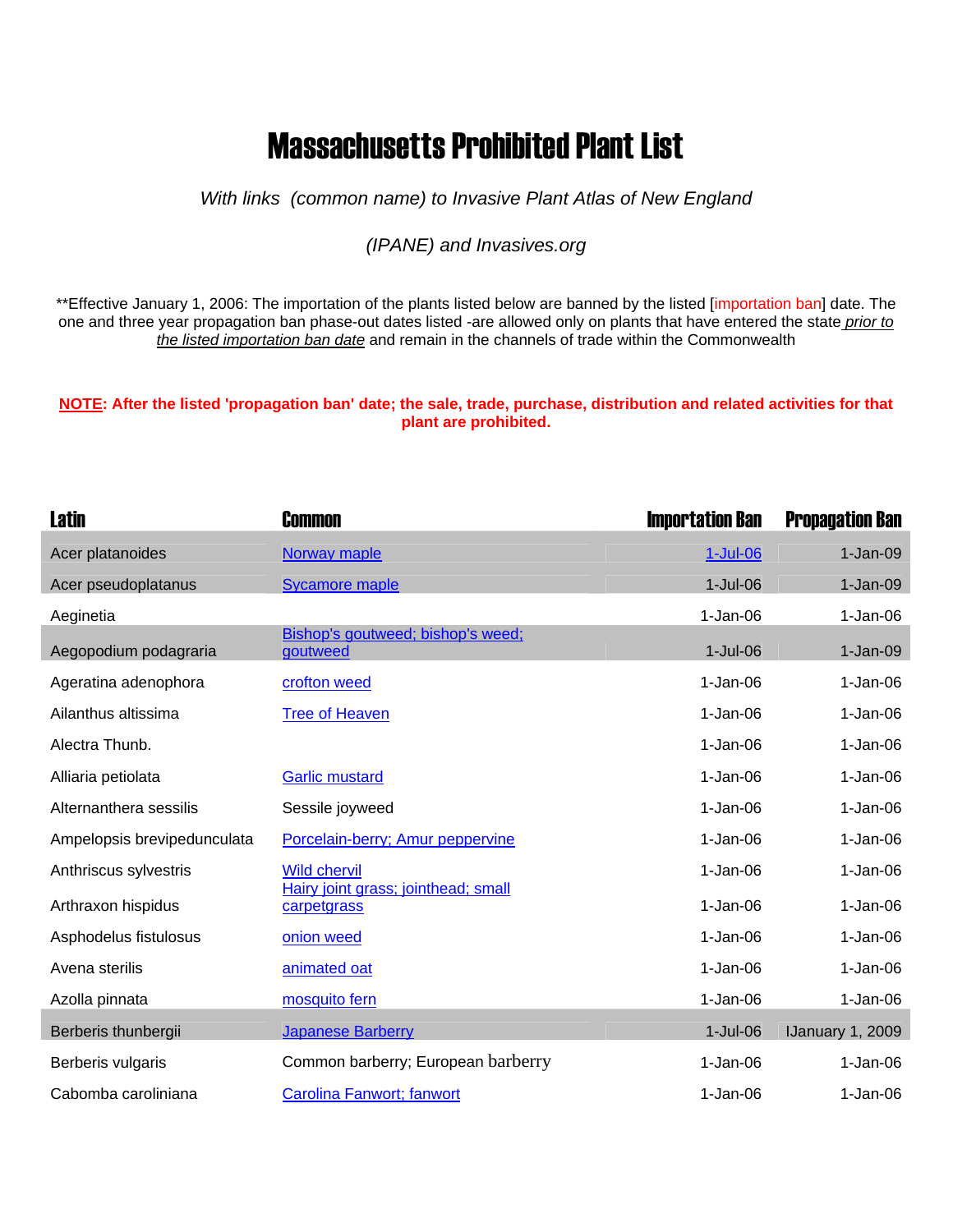| Cardamine impatiens        | <b>Bushy rock-cress; narrowleaf bittercress</b>              | $1-Jan-06$ | $1-Jan-06$ |
|----------------------------|--------------------------------------------------------------|------------|------------|
| Carex kobomugi             | Japanese sedge; Asiatic sand sedge                           | $1-Jan-06$ | $1-Jan-06$ |
| Carthamus oxyacantha Bieb. | wild safflower                                               | $1-Jan-06$ | $1-Jan-06$ |
| Caulerpa taxifolia         |                                                              | $1-Jan-06$ | $1-Jan-06$ |
| Celastrus orbiculatus      | <b>Oriental bittersweet; Asian or Asiatic</b><br>bittersweet | $1-Jan-06$ | $1-Jan-06$ |
| Centaurea biebersteinii    | <b>Spotted knapweed</b>                                      | $1-Jan-06$ | $1-Jan-06$ |
| Chrysopogon aciculatus     | pilipiliula                                                  | $1-Jan-06$ | $1-Jan-06$ |
| Commelina benghalensis     | <b>Benghal dayflower</b>                                     | $1-Jan-06$ | $1-Jan-06$ |
| Crupina vulgaris           | common crupina                                               | $1-Jan-06$ | $1-Jan-06$ |
| Cuscuta                    | Dodder                                                       | $1-Jan-06$ | $1-Jan-06$ |
| Cynanchum Iouiseae         | <b>Black Swallow-wort;</b>                                   | $1-Jan-06$ | $1-Jan-06$ |
| Cynanchum rossicum         | European swallow-wort; pale                                  | $1-Jan-06$ | $1-Jan-06$ |
| Digitaria abyssinica       |                                                              | $1-Jan-06$ | $1-Jan-06$ |
| Digitaria scalarum         | African couch grass                                          | $1-Jan-06$ | $1-Jan-06$ |
| Digitaria velutina         | velvet fingergrass                                           | $1-Jan-06$ | $1-Jan-06$ |
| Drymaria arenarioides      | alfombrilla                                                  | $1-Jan-06$ | $1-Jan-06$ |
| Egeria densa               | Brazilian waterweed; Brazilian eloda                         | $1-Jan-06$ | $1-Jan-06$ |
| Eichhornia azurea          | anchored waterhyacinth                                       | $1-Jan-06$ | $1-Jan-06$ |
| Elaeagnus umbellata        | <b>Autumn Olive</b>                                          | $1-Jan-06$ | $1-Jan-06$ |
| Emex australis             | three-cornered jack                                          | $1-Jan-06$ | $1-Jan-06$ |
| Emex spinosa               | devil's thorn                                                | $1-Jan-06$ | $1-Jan-06$ |
| Epilobium hirsutum         | Hairy willow-herb; Codlins and Cream                         | $1-Jan-06$ | $1-Jan-06$ |
| Euonymus alatus            | <b>Winged euonymus; Burning Bush</b>                         | $1-Jul-06$ | $1-Jan-09$ |
| Euphorbia esula            | Leafy Spurge; Wolf's Milk                                    | $1-Jan-06$ | $1-Jan-06$ |
| Euphorbia cyparissias      | <b>Cypress spurge</b>                                        | $1-Jan-06$ | $1-Jan-06$ |
| Festuca filiformis         | Hair fescue; fineleaf sheep fescue                           | $1-Jan-06$ | $1-Jan-06$ |
| Frangula alnus             | European buckthorn; glossy buckthorn                         | $1-Jan-06$ | $1-Jan-06$ |
| Galega officinalis         | goatsrue                                                     | $1-Jan-06$ | $1-Jan-06$ |
| Glaucium flavum            | Sea or horned poppy; yellow horn poppy                       | $1-Jan-06$ | $1-Jan-06$ |
| Glyceria maxima            | Tall mannagrass; reed mannagrass                             | $1-Jan-06$ | $1-Jan-06$ |
| Heracleum mantegazzianum   | <b>Giant hogweed</b>                                         | $1-Jan-06$ | $1-Jan-06$ |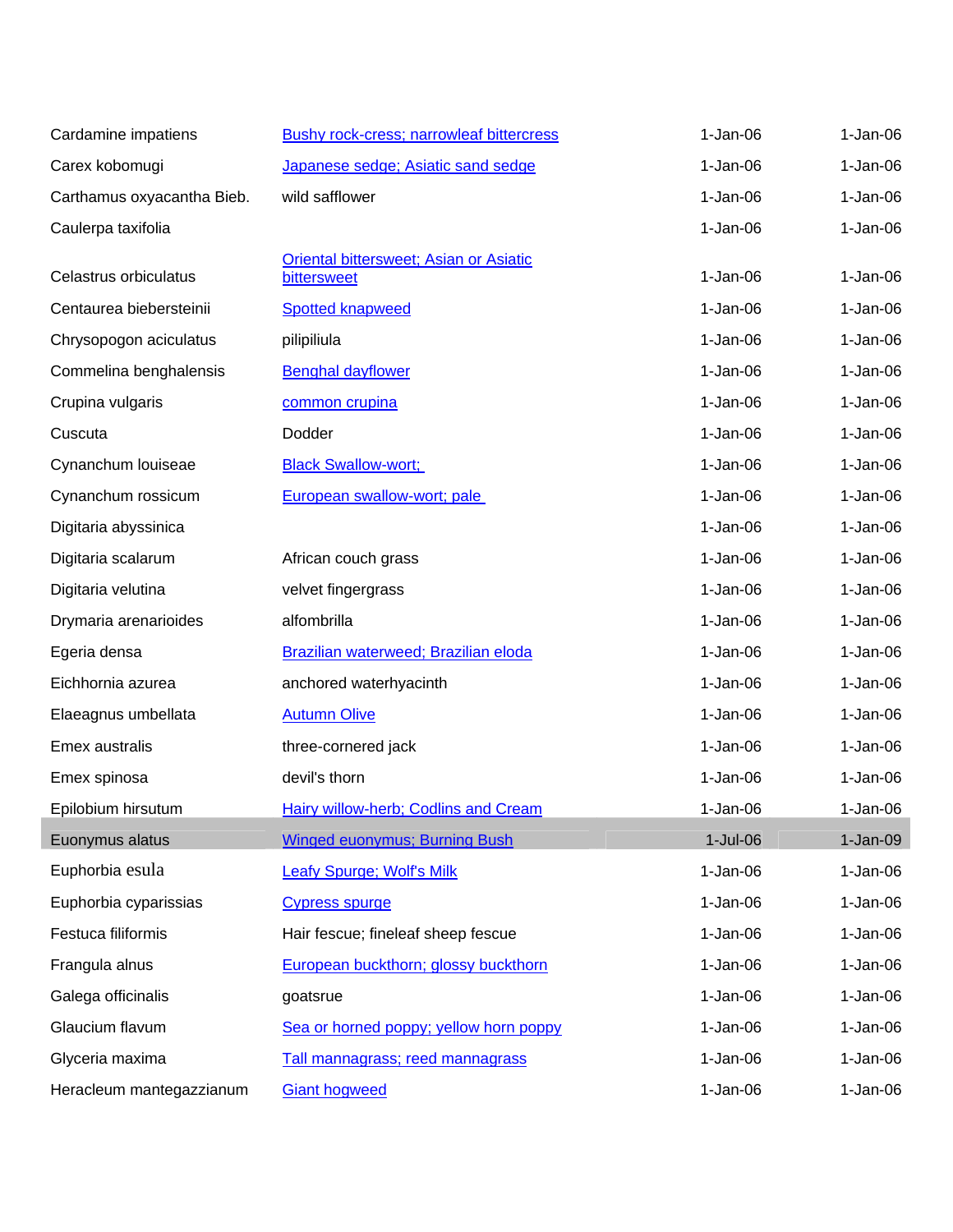| Hesperis matronalis                       | <b>Dames Rocket</b>                      | $1-Jan-06$                               | $1-Jan-06$                                  |
|-------------------------------------------|------------------------------------------|------------------------------------------|---------------------------------------------|
| Homeria                                   | Cape tulip                               | $1-Jan-06$                               | $1-Jan-06$                                  |
| Humulus japonicus                         | Japanese hops                            | $1-Jan-06$                               | $1-Jan-06$                                  |
| Hydrilla verticillata                     | Hydrilla; water-thyme; Florida elodea    | $1-Jan-06$                               | $1-Jan-06$                                  |
| Hygrophila polysperma                     | Miramar weed                             | $1-Jan-06$                               | $1-Jan-06$                                  |
| Imperata brasiliensis                     | Brazilian satintail                      | $1-Jan-06$                               | $1-Jan-06$                                  |
|                                           |                                          | *Permit required -<br>contact Department | *Permit required -<br>contact<br>Department |
| Ipomoea aquatica                          | Chinese waterspinach                     | *January 1, 2006                         | $1-Jan-06$                                  |
| Iris pseudacorus                          | <b>Yellow Iris</b>                       | July 1,2006                              | $1-Jan-07$                                  |
| Ischaemum rugosum                         | murain-grass                             | $1-Jan-06$                               | $1-Jan-06$                                  |
| Lagarosiphon major                        | oxygen weed                              | $1-Jan-06$                               | $1-Jan-06$                                  |
| Lepidium latifolium                       | Broad-leafed pepperweed; tall pepperweed | $1-Jan-06$                               | $1-Jan-06$                                  |
| Leptochloa chinensis                      | Asian sprangletop                        | $1-Jan-06$                               | $1-Jan-06$                                  |
| Ligustrum obtusifolium                    | <b>Border privet</b>                     | $1-Jan-06$                               | $1-Jan-06$                                  |
| Limnophila sessiliflora                   | ambulia                                  | $1-Jan-06$                               | $1-Jan-06$                                  |
| Lonicera japonica                         | Japanese honeysuckle                     | $1-Jul-06$                               | $1-Jan-09$                                  |
| Lonicera maackii                          | <b>Amur honeysuckle</b>                  | $1-Jul-06$                               | $1-Jan-09$                                  |
| Lonicera morrowii                         | Morrow's honeysuckle                     | <b>July 1,2006</b>                       | IJanuary 1, 2009                            |
| Lonicera tatarica                         | <b>Tatarian honeysuckle</b>              | <b>July 1,2006</b>                       | $1-Jan-09$                                  |
| Lonicera x bella [morrowii x<br>tatarica] | <b>Bell's honeysuckle</b>                | July 1,2006                              | IJanuary 1, 2009                            |
| Lycium ferrocissimum                      | African boxthorn                         | $1-Jan-06$                               | $1-Jan-06$                                  |
| Lysimachia nummularia                     | Creeping jenny; moneywort                | $1$ -Jul-06                              | $1-Jan-09$                                  |
| Lythrum salicaria                         | <b>Purple loosestrife</b>                | $1-Jan-06$                               | $1-Jan-06$                                  |
| Melaleuca quinquenervia                   | melaleuca                                | $1-Jan-06$                               | $1-Jan-06$                                  |
| Melastoma malabathricum                   |                                          | $1-Jan-06$                               | $1-Jan-06$                                  |
| Microstegium vimineum                     | Japanese stilt grass; Nepalese browntop  | $1-Jan-06$                               | $1-Jan-06$                                  |
| Mikania cordata                           | mile-a-minute                            | $1-Jan-06$                               | $1-Jan-06$                                  |
| Mikania micrantha                         | mile-a-minute                            | $1-Jan-06$                               | $1-Jan-06$                                  |
| Mimosa diplotricha                        |                                          | $1-Jan-06$                               | $1-Jan-06$                                  |
| Mimosa invisa                             | giant sensitive plant                    | $1-Jan-06$                               | $1-Jan-06$                                  |
| Mimosa pigra L.                           | catclaw mimosa                           | $1-Jan-06$                               | $1-Jan-06$                                  |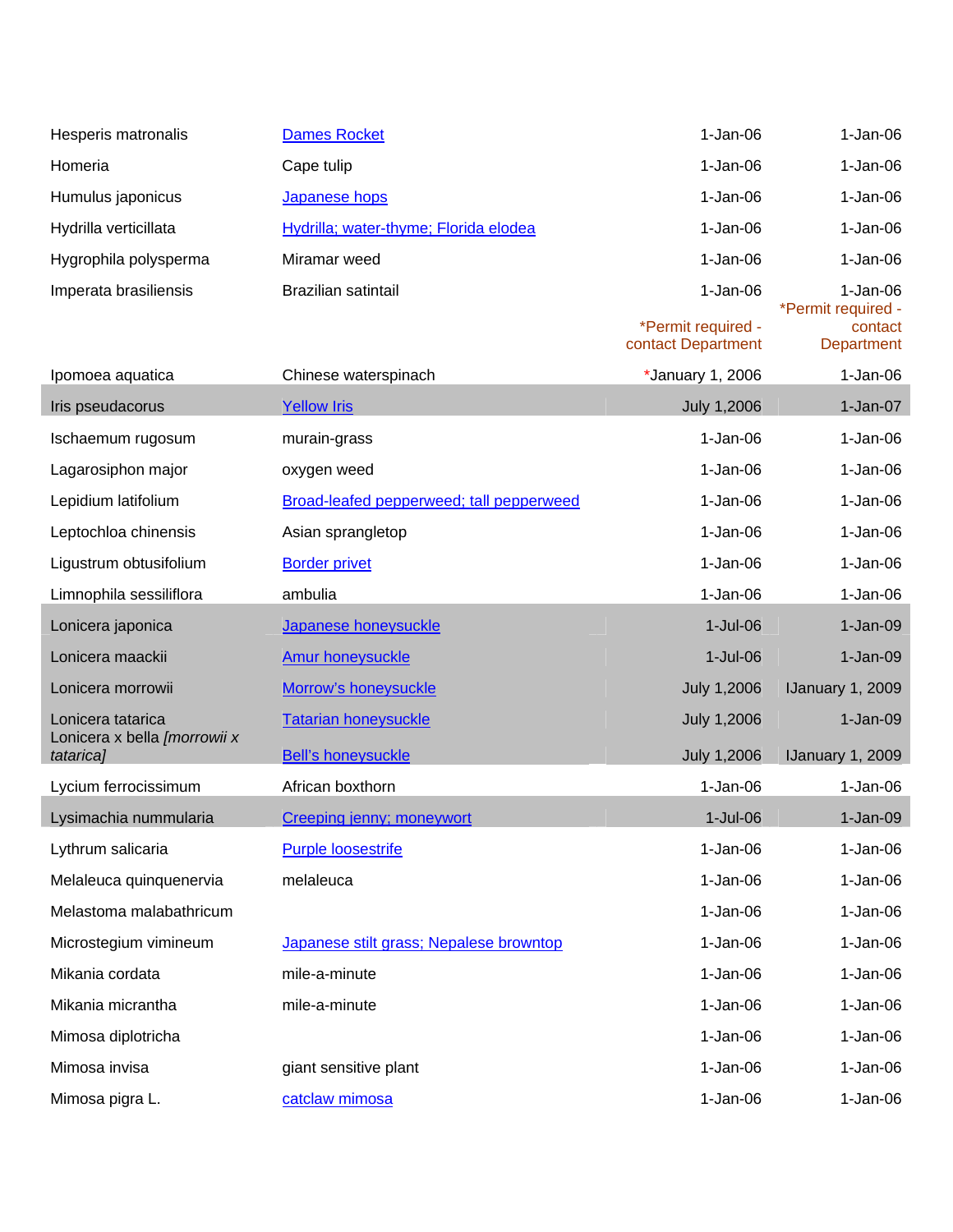| Miscanthus sacchariflorus     | Plume grass; Amur silvergrass                                                                          | <b>July 1,2006</b> | $1-Jan-07$      |
|-------------------------------|--------------------------------------------------------------------------------------------------------|--------------------|-----------------|
| Monochoria hastata            | monochoria                                                                                             | $1-Jan-06$         | $1-Jan-06$      |
| Monochoria vaginalis          | pickerel weed                                                                                          | $1-Jan-06$         | $1-Jan-06$      |
| Myosotis scorpioides          | Forget-me-not                                                                                          | <b>July 1,2006</b> | $1-Jan-07$      |
| Myriophyllum aquaticum        | Parrot-feather; water-feather; Brazilian<br>water-milfoil<br>Variable water-milfoil; Two-leaved water- | $1-Jan-06$         | $1-Jan-06$      |
| Myriophyllum heterophyllum    | milfoil                                                                                                | $1-Jan-06$         | January 1, 2006 |
| Myriophyllum spicatum         | Eurasian or European water-milfoil; Spike<br>water-milfoil                                             | $1-Jan-06$         | $1-Jan-06$      |
| Najas minor                   | Brittle water-nymph; lesser naiad                                                                      | $1-Jan-06$         | $1-Jan-06$      |
| Nassella trichotoma           | serrated tussock                                                                                       | $1-Jan-06$         | $1-Jan-06$      |
| Nymphoides peltata            | <b>Yellow floating heart</b>                                                                           | $1-Jan-06$         | $1-Jan-06$      |
| Opuntia aurantiaca            | jointed prickly pear                                                                                   | $1-Jan-06$         | $1-Jan-06$      |
| Orobanche L.                  | broomrape                                                                                              | $1-Jan-06$         | $1-Jan-06$      |
| Oryza longistaminata          | red rice                                                                                               | $1-Jan-06$         | $1-Jan-06$      |
| Oryza punctata                | red rice                                                                                               | $1-Jan-06$         | $1-Jan-06$      |
| Oryza rufipogon Griffiths     | red rice                                                                                               | $1-Jan-06$         | $1-Jan-06$      |
| Ottelia alismoides            | duck-lettuce                                                                                           | $1-Jan-06$         | $1-Jan-06$      |
| Paspalum scrobiculatum        | Kodo-millet                                                                                            | $1-Jan-06$         | $1-Jan-06$      |
| Pennisetum clandestinum       | kikuyugrass                                                                                            | $1-Jan-06$         | $1-Jan-06$      |
| Pennisetum macrourum Trin.    | African feathergrass                                                                                   | $1-Jan-06$         | $1-Jan-06$      |
| Pennisetum pedicellatum Trin. | kyasuma-grass                                                                                          | $1-Jan-06$         | $1-Jan-06$      |
| Pennisetum polystachyon       | missiongrass                                                                                           | $1-Jan-06$         | $1-Jan-06$      |
| Phalaris arundinacea          | Reed canary-grass                                                                                      | $1-Jan-06$         | $1-Jan-06$      |
| Phellodendron amurense        | <b>Amur cork-tree</b>                                                                                  | $1-Jan-06$         | $1-Jan-06$      |
| Phragmites australis          | <b>Common reed</b>                                                                                     | $1-Jan-06$         | $1-Jan-06$      |
| Polygonum cuspidatum          | Japanese knotweed; Japanese arrowroot                                                                  | $1-Jan-06$         | $1-Jan-06$      |
| Polygonum perfoliatum         | Mile-a-minute vine or weed; Asiatic<br>Tearthumb                                                       | $1-Jan-06$         | $1-Jan-06$      |
| Potamogeton crispus           | Crisped pondweed; curly pondweed                                                                       | $1-Jan-06$         | $1-Jan-06$      |
| Prosopis pallida              | kiawe                                                                                                  | $1-Jan-06$         | $1-Jan-06$      |
| Prosopis reptans              | tornillo                                                                                               | $1-Jan-06$         | $1-Jan-06$      |
| Prosopis strombulifera        | Argentine screwbean                                                                                    | $1-Jan-06$         | $1-Jan-06$      |
| Prosopis velutina             |                                                                                                        | $1-Jan-06$         | $1-Jan-06$      |